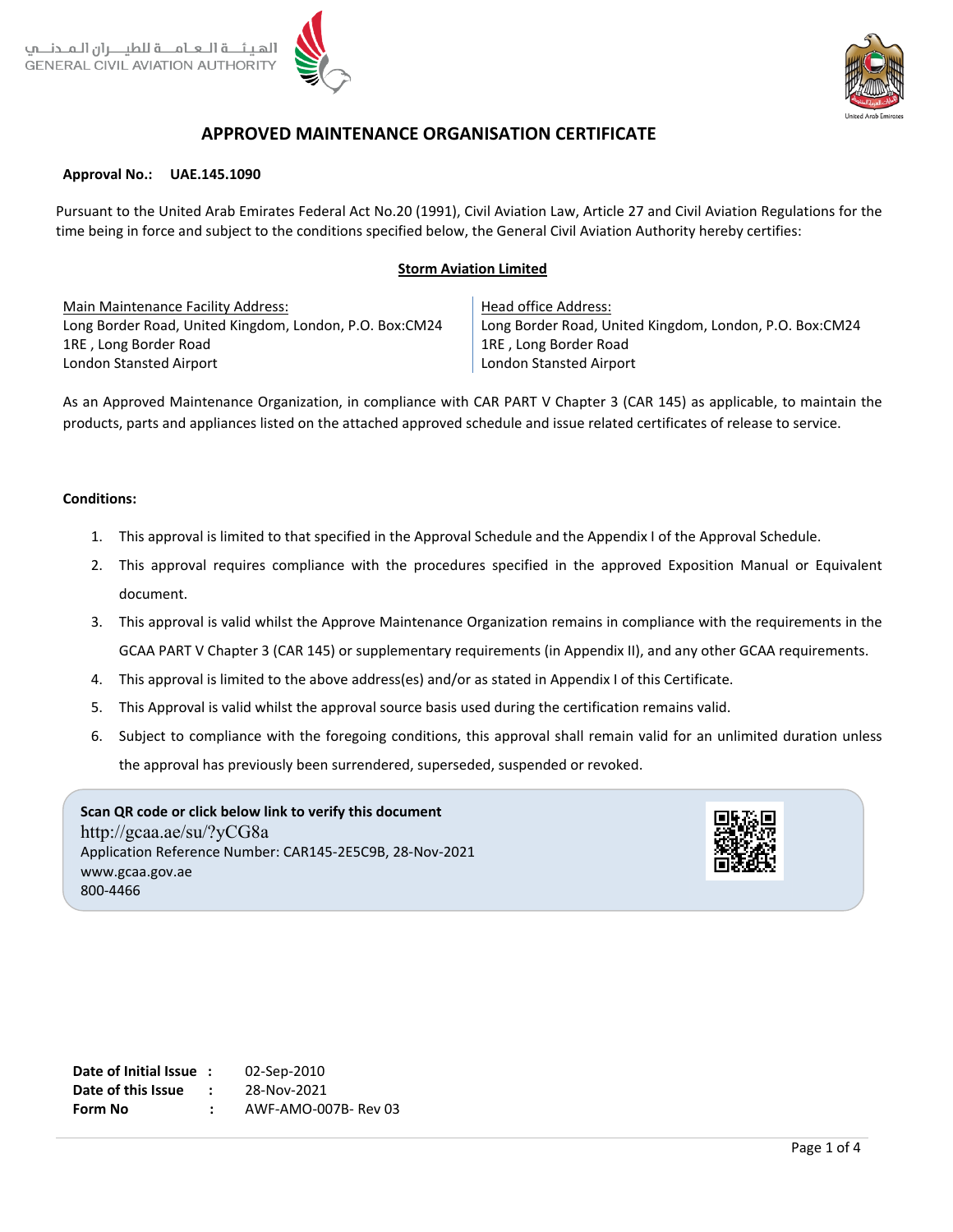



#### **UAE.145.1090**

## **APPROVAL SCHEDULE**

| <b>Aircraft Rating</b>       |                                  |             |             |  |  |  |  |
|------------------------------|----------------------------------|-------------|-------------|--|--|--|--|
| <b>RATING</b>                | <b>LIMITATION</b>                | <b>BASE</b> | <b>LINE</b> |  |  |  |  |
| A1 - Aeroplane above 5700 Kg | Airbus A330 (RR RB211 Trent 700) |             | X           |  |  |  |  |
|                              | Airbus A380 (EA GP 7200)         |             | Χ           |  |  |  |  |
|                              | Airbus A380 (RR RB211 Trent 900) |             | X           |  |  |  |  |
|                              | Boeing 777-200/300 (GE 90)       |             | X           |  |  |  |  |
|                              | Boeing 777F (GE 90)              |             | Χ           |  |  |  |  |
|                              | Boeing 787-9 (GE GEnx)           |             | X           |  |  |  |  |
|                              | Boeing 787-9/10 (GE GEnx)        |             | Χ           |  |  |  |  |

Note:

-Line maintenance approvals are limited to the stations referred on the Appendix I to this certificate.

-This approval schedule is limited to those products and activities specified in the scope of approval section contained in the approved EASA Maintenance Organization Exposition.

Limitation:

\* This products and activities specified in the scope of approval section contained is not covered under EASA Maintenance Organization Exposition.

# **APPENDIX I LIMITATIONS OF BASE MAINTENANCE APPROVAL** Not applicable

### **LIMITATIONS OF LINE MAINTENANCE APPROVAL**

| Date of Initial Issue: |                      | 02-Sep-2010          |
|------------------------|----------------------|----------------------|
| Date of this Issue     | $\ddot{\phantom{0}}$ | 28-Nov-2021          |
| Form No                |                      | AWF-AMO-007B- Rev 03 |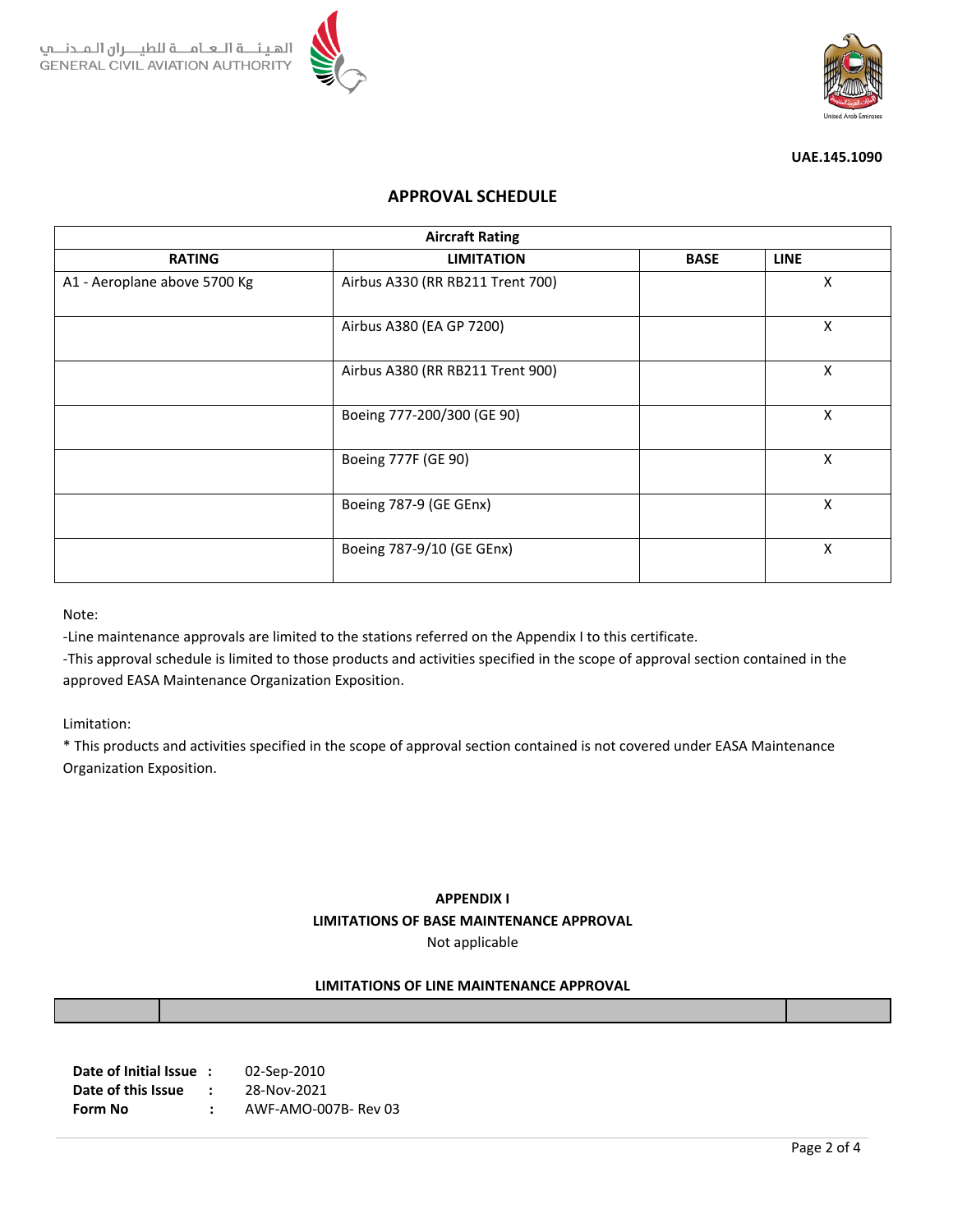



### **UAE.145.1090**

|                | <b>AIRCRAFT/ENGINE</b>                        |                             |                                               |                                   |                        |                                  |                               |
|----------------|-----------------------------------------------|-----------------------------|-----------------------------------------------|-----------------------------------|------------------------|----------------------------------|-------------------------------|
| <b>Station</b> | Airbus A330<br>(RR RB211<br><b>Trent 700)</b> | Airbus A380<br>(EA GP 7200) | Airbus A380<br>(RR RB211<br><b>Trent 900)</b> | Boeing 777-<br>200/300 (GE<br>90) | Boeing 777F<br>(GE 90) | <b>Boeing 787-9</b><br>(GE GEnx) | Boeing 787-<br>9/10 (GE GEnx) |
| BHX*           |                                               | L2                          | L <sub>2</sub>                                | L2                                |                        |                                  |                               |
| DAC            | L2                                            |                             |                                               | L2                                | L2                     | L2                               |                               |
| LGW            | L2                                            | L2                          | L <sub>2</sub>                                | L2                                |                        |                                  |                               |
| LOS            | L2                                            |                             |                                               | L2                                | L2                     |                                  |                               |
| <b>MAN</b>     | L2                                            | L2                          | L <sub>2</sub>                                | L2                                |                        |                                  | L <sub>2</sub>                |
| <b>NCL</b>     | L <sub>2</sub>                                |                             |                                               | L2                                |                        |                                  |                               |